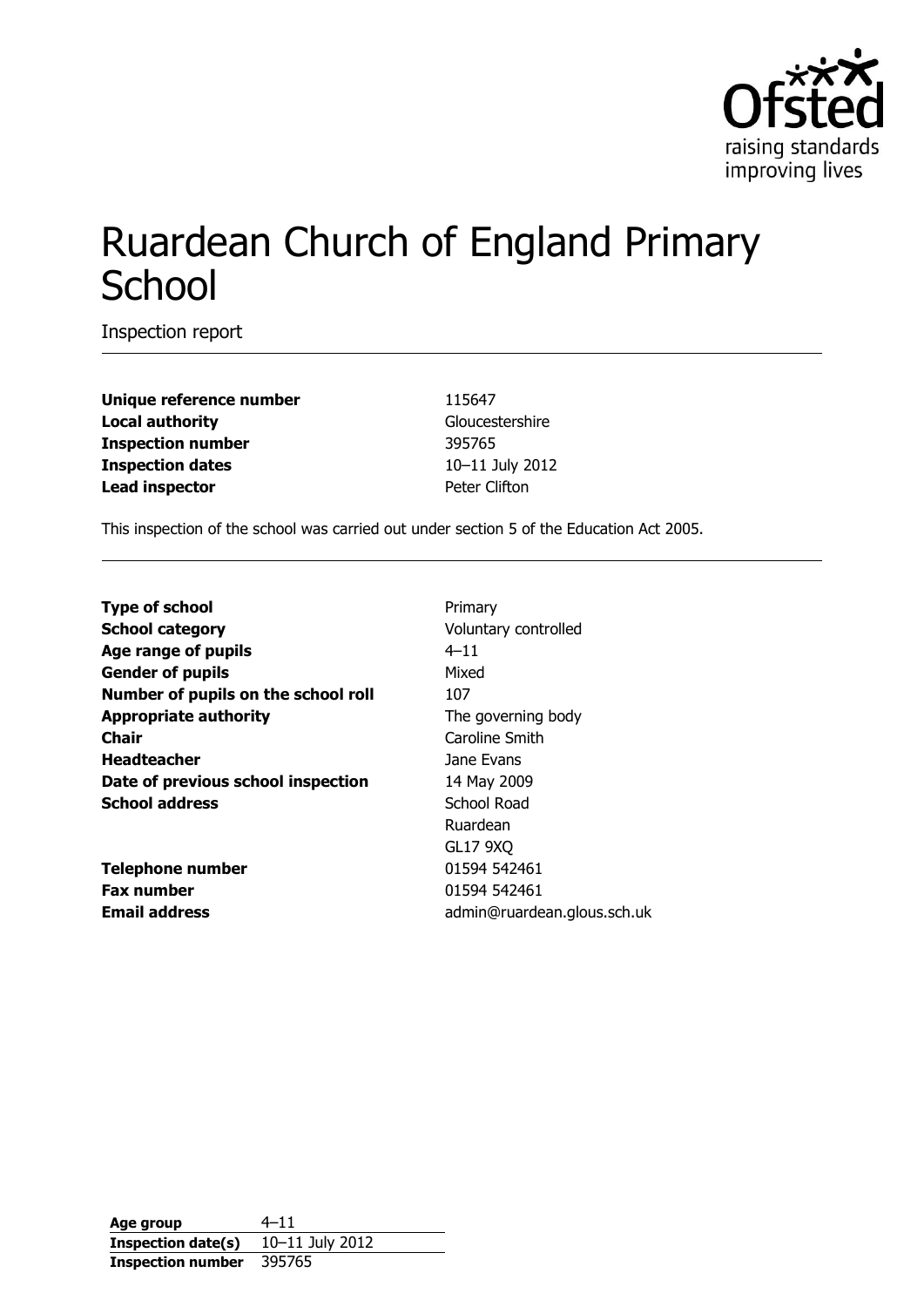

You can use Parent View to give Ofsted your opinion on your child's school. Ofsted will use the information parents and carers provide when deciding which schools to inspect and when.

You can also use Parent View to find out what other parents and carers think about schools in England. You can visit www.parentview.ofsted.gov.uk, or look for the link on the main Ofsted website: www.ofsted.gov.uk

The Office for Standards in Education, Children's Services and Skills (Ofsted) regulates and inspects to achieve excellence in the care of children and young people, and in education and skills for learners of all ages. It regulates and inspects childcare and children's social care, and inspects the Children and Family Court Advisory Support Service (Cafcass), schools, colleges, initial teacher training, work-based learning and skills training, adult and community learning, and education and training in prisons and other secure establishments. It assesses council children's services, and inspects services for looked after children, safeguarding and child protection.

Further copies of this report are obtainable from the school. Under the Education Act 2005, the school must provide a copy of this report free of charge to certain categories of people. A charge not exceeding the full cost of reproduction may be made for any other copies supplied.

If you would like a copy of this document in a different format, such as large print or Braille, please telephone 0300 123 4234, or email enquiries@ofsted.gov.uk.

You may copy all or parts of this document for non-commercial educational purposes, as long as you give details of the source and date of publication and do not alter the information in any way.

To receive regular email alerts about new publications, including survey reports and school inspection reports, please visit our website and go to 'Subscribe'.

Piccadilly Gate Store St **Manchester** M1 2WD

T: 0300 123 4234 Textphone: 0161 618 8524 E: enquiries@ofsted.gov.uk W: www.ofsted.gov.uk



© Crown copyright 2012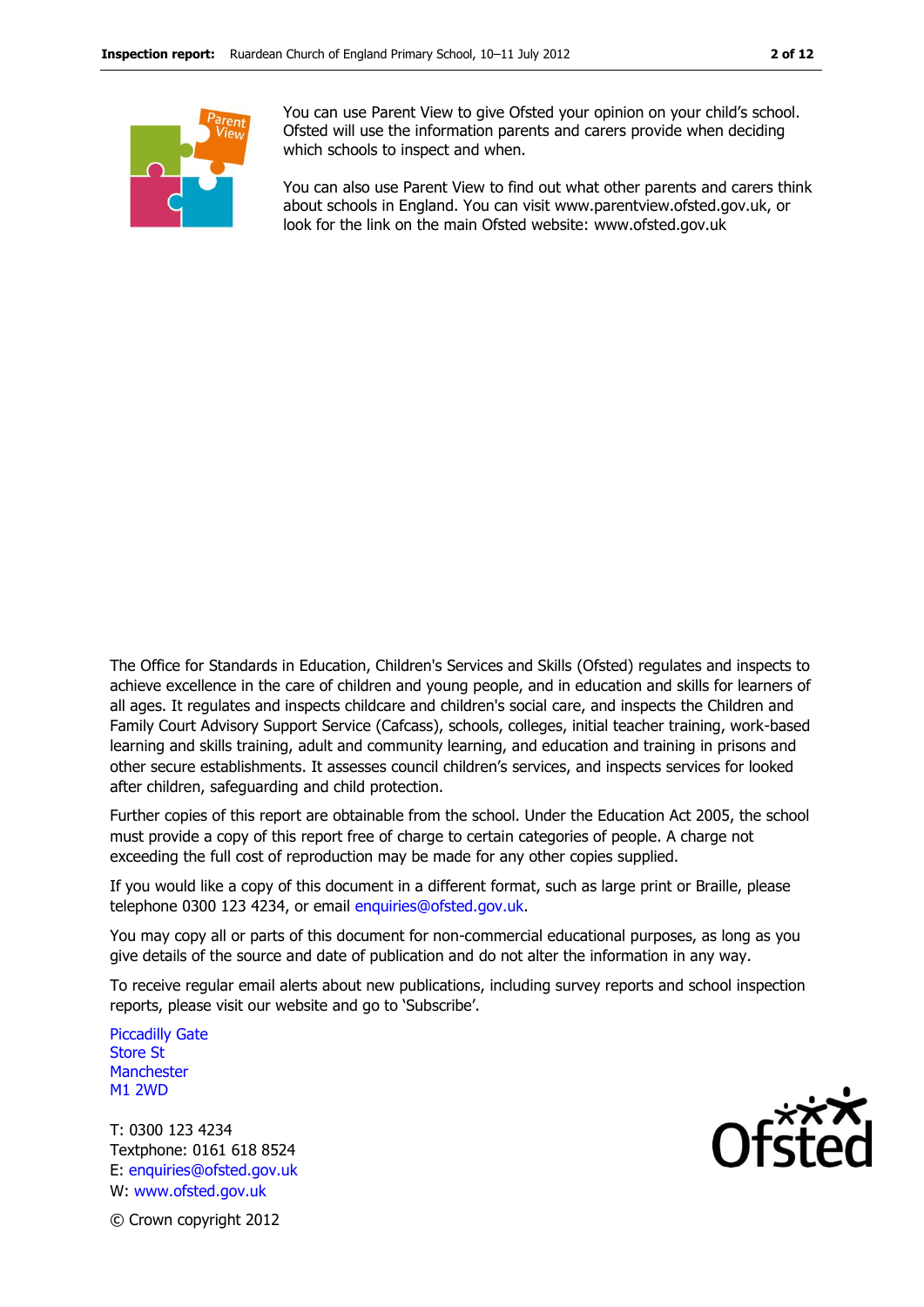# **Introduction**

Inspection team

Peter Clifton **Additional inspector** 

This inspection was carried out with two days' notice. Ten lessons were visited and five teachers observed teaching. Meetings were held with staff, members of the governing body and groups of pupils. The inspector took account of the responses to the on-line questionnaire (Parent View) in planning the inspection, observed the school's work, and looked at documents including the school improvement plan, the school's information on pupils' progress and samples of pupils' work. The responses to 42 questionnaires from parents and carers, 12 responses from staff and 56 pupil responses were examined and analysed.

# **Information about the school**

This is a smaller-than-average-size primary school. There are four mixed-age classes across the main school. In addition to this, there is specially-resourced provision for pupils with special educational needs in a communication and interaction centre (CIC), where seven pupils receive support for their severe to profound learning difficulties. These pupils join mainstream classes for some activities. Nearly all pupils are of White British heritage. The proportion of pupils with disabilities and those with special educational needs supported by school action plus or with a statement of special educational needs outside the CIC is above average. The proportion of pupils known to be eligible for free school meals is below average. There is extended provision through an after-school club. The school does not meet the government's current floor standards which set the minimum expectations for pupils' attainment and progress.

The headteacher has been in post since September 2011. There is pre-school provision onsite, which is not managed by the governing body, which was not part of this inspection.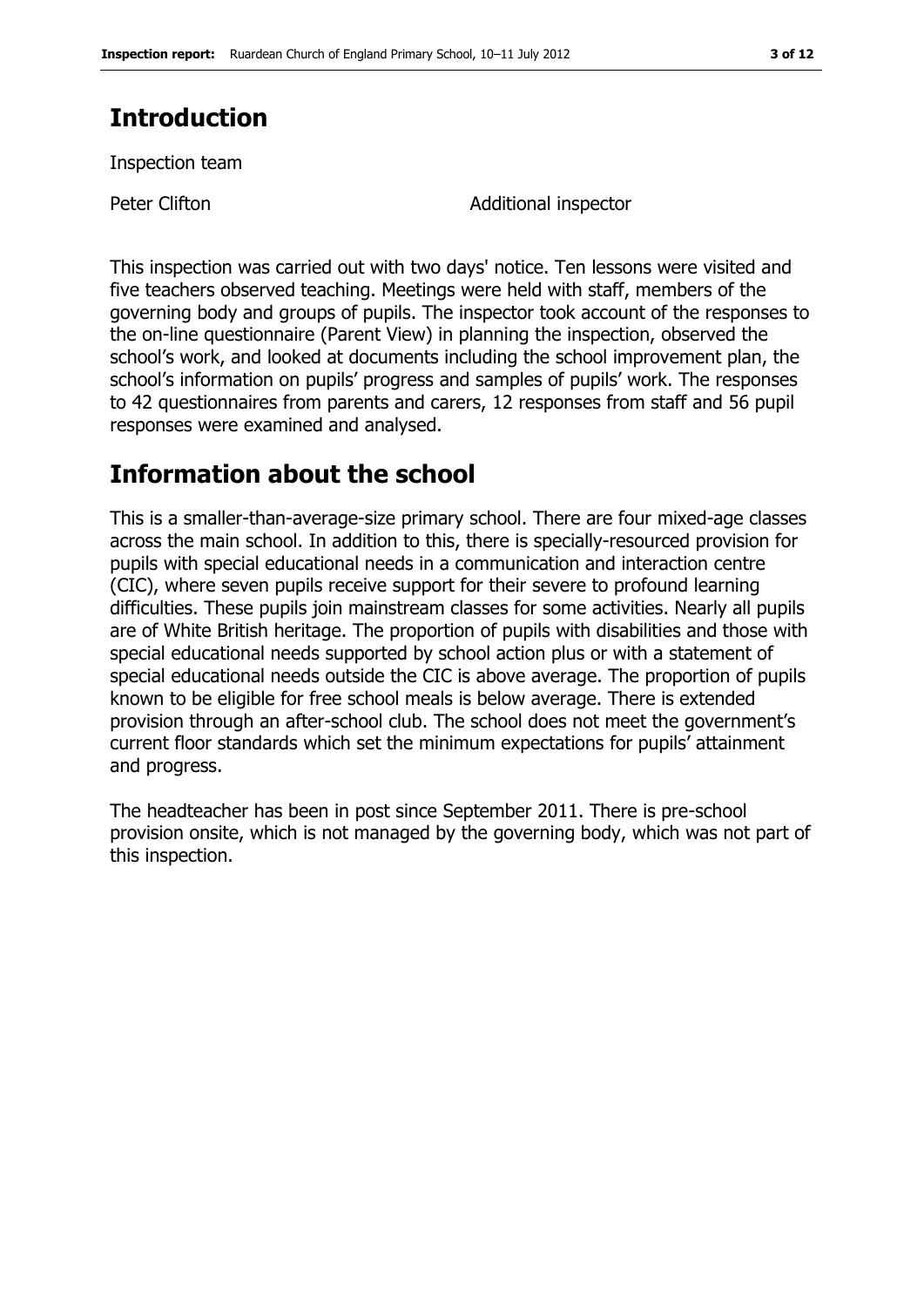# **Inspection judgements**

| <b>Overall effectiveness</b>          |   |
|---------------------------------------|---|
|                                       |   |
| <b>Achievement of pupils</b>          | 3 |
| <b>Quality of teaching</b>            |   |
| <b>Behaviour and safety of pupils</b> |   |
| <b>Leadership and management</b>      |   |

## **Key findings**

- This is a satisfactory school. The school is not yet good because teaching is not consistently good and pupils need more help to develop their speaking and listening skills and the way they interact with each other in lessons. The headteacher, with the strong support of staff, is introducing change which is accelerating pupils' progress. Schools whose overall effectiveness is judged satisfactory may receive a monitoring visit by an Ofsted inspector before their next section 5 inspection.
- Standards of attainment are broadly average and achievement is satisfactory. Children make good progress in the Early Years Foundation Stage and satisfactory progress through the rest of the school. Pupils supported in the communication and interaction centre (CIC) achieve well.
- Teaching is typically satisfactory. Lessons observed during the inspection confirm the school's view that teaching and learning are improving as a result of action taken by the headteacher. Lessons capture the pupils' enthusiasm and pupils comment that they enjoy their work. Learning in lessons usually moves along at a brisk pace, but there are times when it slows. Questioning to develop pupils' understanding is underdeveloped. The use of targets to help pupils assess their own work is a strength.
- Pupils' behavior is satisfactory. Around the school pupils are polite and get on well together, although cooperative and collaborative working is not well established in all classes. Generally, though, pupils' attitudes to learning are satisfactory and pupils feel safe. Attendance is average.
- The headteacher has strengthened the leadership of teaching and the management of performance. Common expectations, for example in lesson planning and marking, are firmly established. Pupils' progress is comprehensively assessed and, over the past year, shows a marked increase in the numbers of pupils who are on track to make expected or better progress. The curriculum is also satisfactory and supports the pupils' spiritual, moral,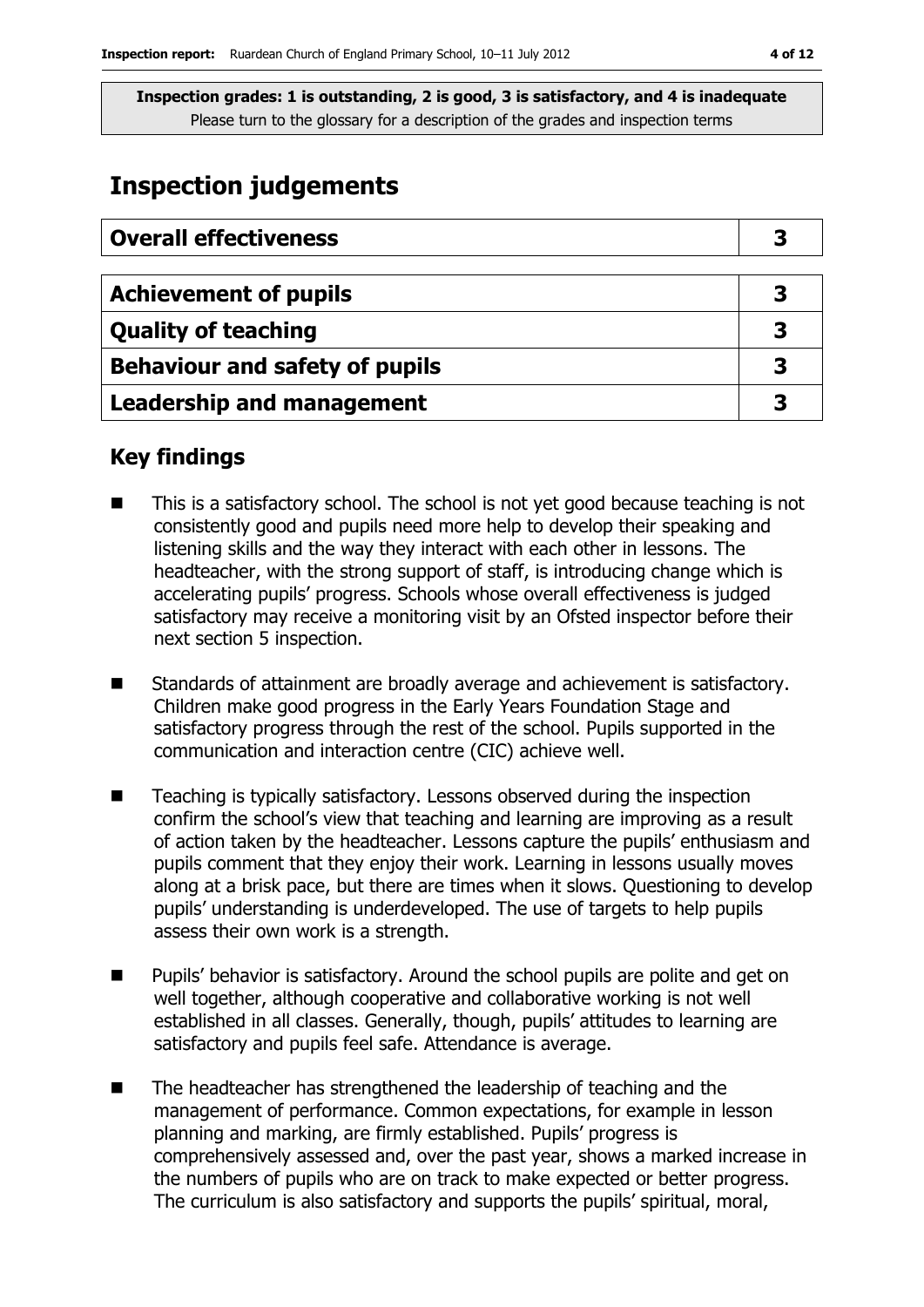social and cultural development soundly.

## **What does the school need to do to improve further?**

- Move the quality of teaching from satisfactory to good by:
	- maintaining a brisk pace of learning in lessons
	- developing the use of questioning and discussion in classes in order to promote more in-depth thinking
	- providing more opportunities to develop independent learning through the use of collaborative and extended tasks.
- $\blacksquare$  Provide more help for pupils to establish active speaking and listening in wholeclass teaching and through group work so that they become more involved in their own learning.

### **Main report**

#### **Achievement of pupils**

Children start school with skills, knowledge and understanding that are below expectations. They make good progress and typically reach broadly average levels of attainment by the time they go into Year 1. Children in Reception choose different activities confidently and play together harmoniously. More-able children write and read out sentences they have written. For example, they wrote on a 'wanted' poster in the story of Jack and the Beanstalk that 'the giant is fat and scary because he eats juicy children'.

Attainment in reading by the end of Year 2 and by the time pupils leave school is average. More able readers read with fluency and intonation. They retell the key features of stories and explain, for example, what they understand by the 'hairs on the back of your neck stand up'. Pupils with disabilities and those with special educational needs apply their knowledge of letters and sounds with determination to read unknown words. In the current Year 6, just over half of the pupils are reading at the higher Level 5. In writing, middle ability pupils in Years 3 and 4 identify how they use connectives, nouns and adjectives to make their openings for an adventure story exciting. Disabled pupils and those who have special educational needs talk about their ideas for writing and, with the support of an adult, write them down. Older, more able pupils have a good understanding of technical aspects of writing, such as personification. One pupil gave as an example 'the volcano had a tantrum'.

Attainment in mathematics is broadly average. Across the school, pupils' basic calculation skills are secure. Pupils regularly use their mental mathematics skills and are increasingly adept at applying their skills and understanding to solve problems.

A dip in performance in 2011 in Key Stage 2 tests has been firmly addressed. Better teaching is enabling nearly all pupils who fall behind to make up any lost ground.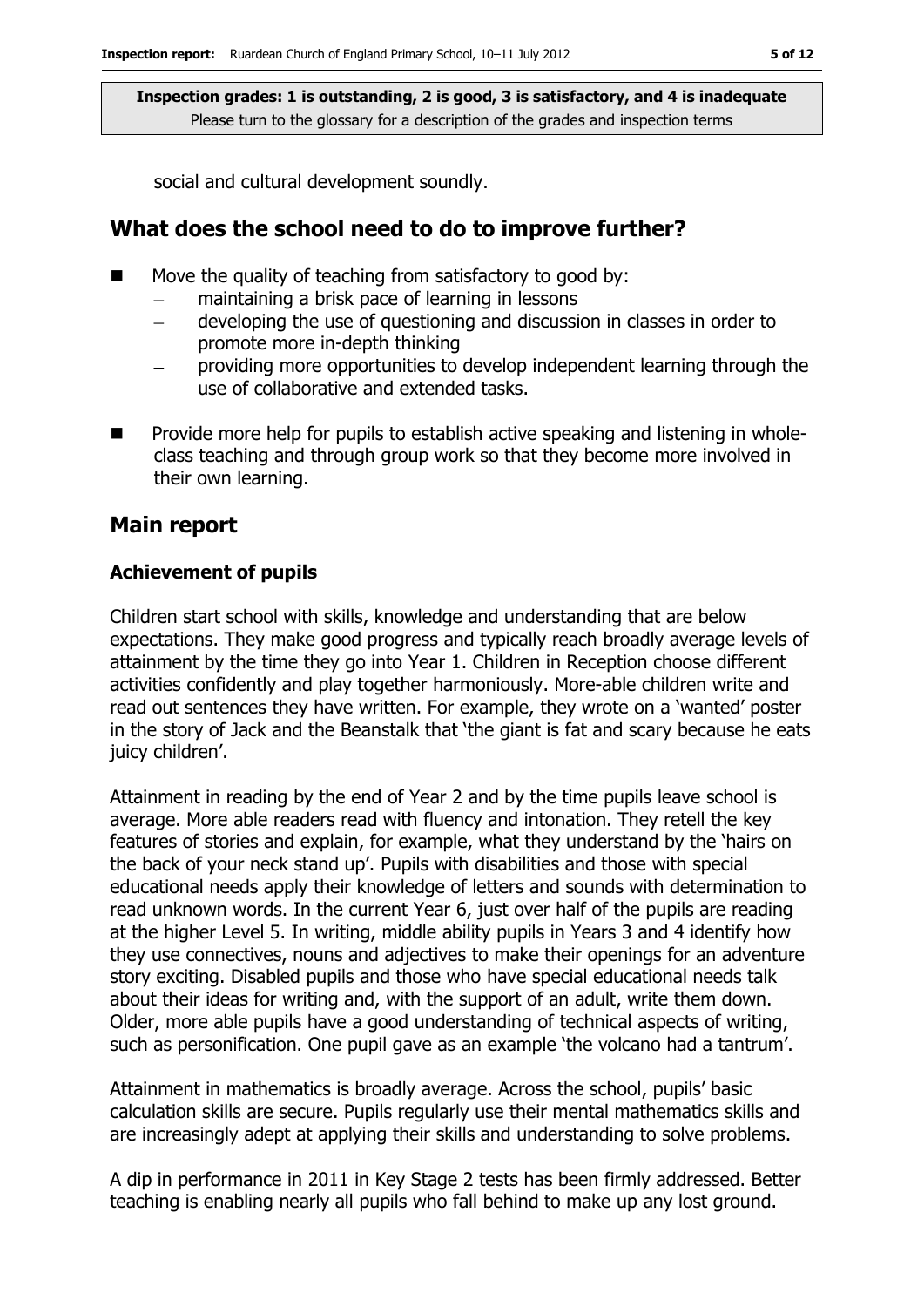The school's tracking shows a strengthening picture of progress over the past year. The progress of different groups of pupils observed during the inspection was never less than satisfactory and sometimes good. Disabled pupils and those who have special educational needs make progress which is similar to the other pupils. In the CIC, pupils make good progress towards their individual objectives, for example in developing number skills and cooperating with each other.

#### **Quality of teaching**

Teaching promotes at least satisfactory, and sometimes better, achievement. Over the past year there have been key improvements in how well planning meets the needs of different groups and the use of targets for learning. Relationships in lessons are positive and pupils confirmed that values such as respect and fairness are promoted well. Opportunities for pupils to talk with each other are provided in lessons. However, these are not always effective in helping to develop pupils' thinking. During questioning, opportunities are missed to extend thinking, for example when questions are not probing and too little time is given for pupils to respond.

Planning seen was typically targeted to try to meet the range of needs of pupils in different lessons. Support for pupils with disabilities and those with special educational needs ensured that they were able to successfully learn alongside other pupils. In a lesson on graphs in Years 5 and 6, the range of activities was matched well to different abilities. More-able pupils in Year 6 found the work challenging. In Year 2, middle ability pupils doubled two digit numbers confidently, disabled pupils and those who have special educational needs made good progress when they counted the spots on the sides of a 'ladybird' to help them calculate. However, there are occasions when learning slows. Examples of these include children having to wait quietly for too long before being given work, activities that are competed too quickly, and group work that is not sufficiently focused.

The use of targets in lessons and through marking is often good. Lessons have clear objectives and 'steps to success' which describe successful learning for different groups. These are referred to regularly. Pupils value marking, particularly in their literacy books. They can point to examples where they have responded to comments made in their next pieces of work.

In the CIC, cooperation and good listening are strongly promoted. For example, when pupils play games together and revise terms such as 'under', 'next to' and 'on', concern for others is a priority. The pupils are supported on an individual basis or in pairs by the teacher, and other adults, who have good skills in managing behaviour.

#### **Behaviour and safety of pupils**

The engagement of pupils in learning is typically satisfactory. The school has rightly identified the need to help pupils improve their listening skills and become more resilient and confident learners in groups. Some groups of pupils work well together.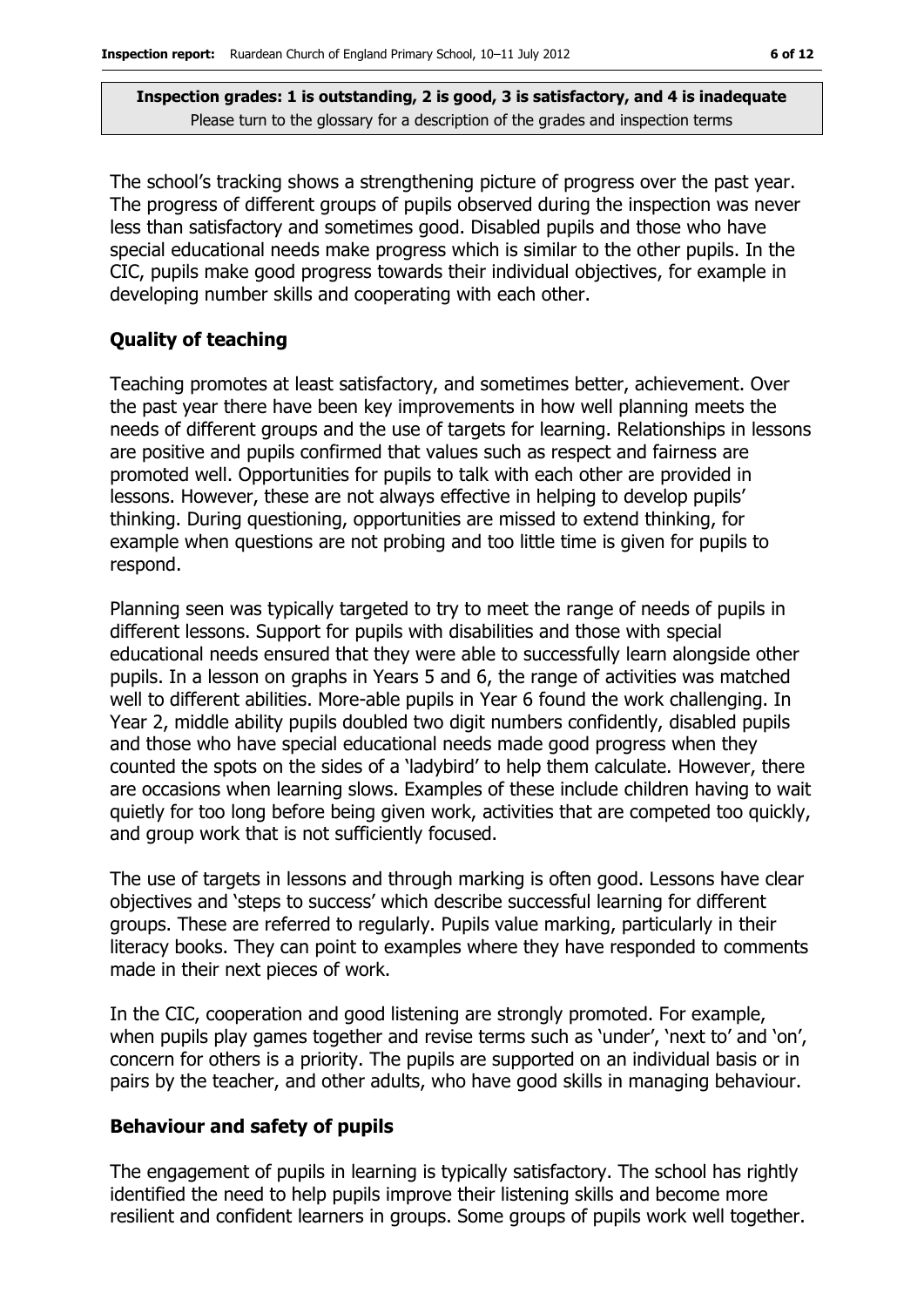For example, older pupils described how they worked together to solve a tricky problem in mathematics. However, on occasions learning is inhibited, for example, when the pupils do not agree with each other about how to proceed. In whole class sessions most pupils pay attention and listen carefully. A good example of this was when higher attaining pupils in Year 2 listened well to extend their skills when doubling three digit numbers. However, there are a few examples of pupils not paying attention and some calling out. When this occurs, it is managed well by teachers. Pupils in the CIC have a safe space they can use.

Pupils say that the activities they are given are interesting. This reflects success in revisions to the curriculum over the past year. Year 6 pupils, for example, are particularly proud of the 'labyrinths' they have constructed. Those who attend the after-school club say that activities are fun. They enjoy making pizzas and using the school's conservation area.

Around the school, pupils are typically well behaved and friendly. At lunchtimes there is a lot of active play. Pupils say they feel safe in school, a view confirmed by parents and carers. They also consider that bullying is rare and is dealt with effectively should it arise. Pupils know about various types of bullying, including that involving the use of information and communication technology or mobile telephones. They have a secure understanding about the possible dangers of using drugs and alcohol. The questionnaires from parents and carers, pupils and staff provided a generally positive view about behaviour, although some concerns were raised. Additional support provided for families has helped to improve the attendance and progress of some pupils.

#### **Leadership and management**

The headteacher has worked swiftly to establish common expectations with regard to the quality of teaching. Strategies used to improve teaching over the past year have been effective. For example, there are now consistent approaches to the use of targets in lessons. Improvement plans are well founded and initiatives to improve writing and mathematics have been successful. Equality of opportunities is only satisfactory because the provision for pupils in Key Stage 2 has not always been as good as in other parts of the school. Nevertheless, the school is successful in ensuring there is no discrimination against individuals or groups. The school's capacity to improve is demonstrated by improvements made in teaching and the impact this has had on progress over the year.

Records tracking progress in the Early Years Foundation Stage are thorough and provide an accurate assessment about the progress being made by the children in different areas of learning. In the CIC, staff have a good understanding of the current attainment of the pupils, but the mapping of progress over time is under developed.

The governing body has helped to ensure that the school promotes distinctive spiritual, moral, cultural and social values. Members of the governing body recognise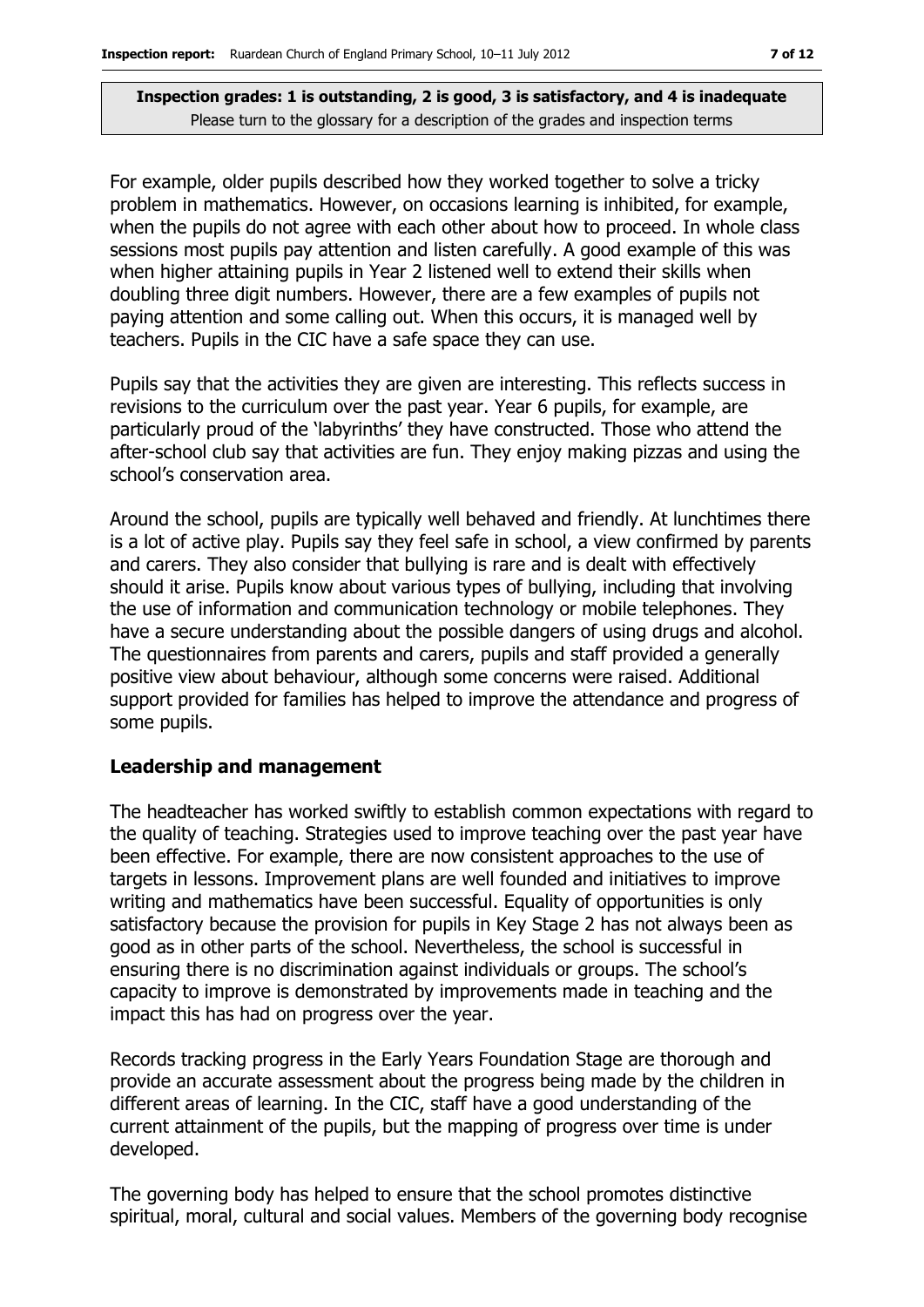that results in 2011 were not good enough and this prompted a strong challenge to leaders. They have completed a safety audit and arrangements for safeguarding meet statutory requirements, giving no cause for concern.

Pupils are complimentary about changes that have been made to the curriculum over the past year. Different subjects are integrated in topics to make learning more relevant. In the CIC, the curriculum has a strong practical content; pupils are encouraged to sing and think about the effects exercise has on their bodies. Pupils' spirituality is promoted well in assembly through opportunities for prayer. Quiet places and the prayer table provide further opportunities for reflection. While the school promotes an appreciation of local culture, links with others from different ethnic backgrounds are undeveloped.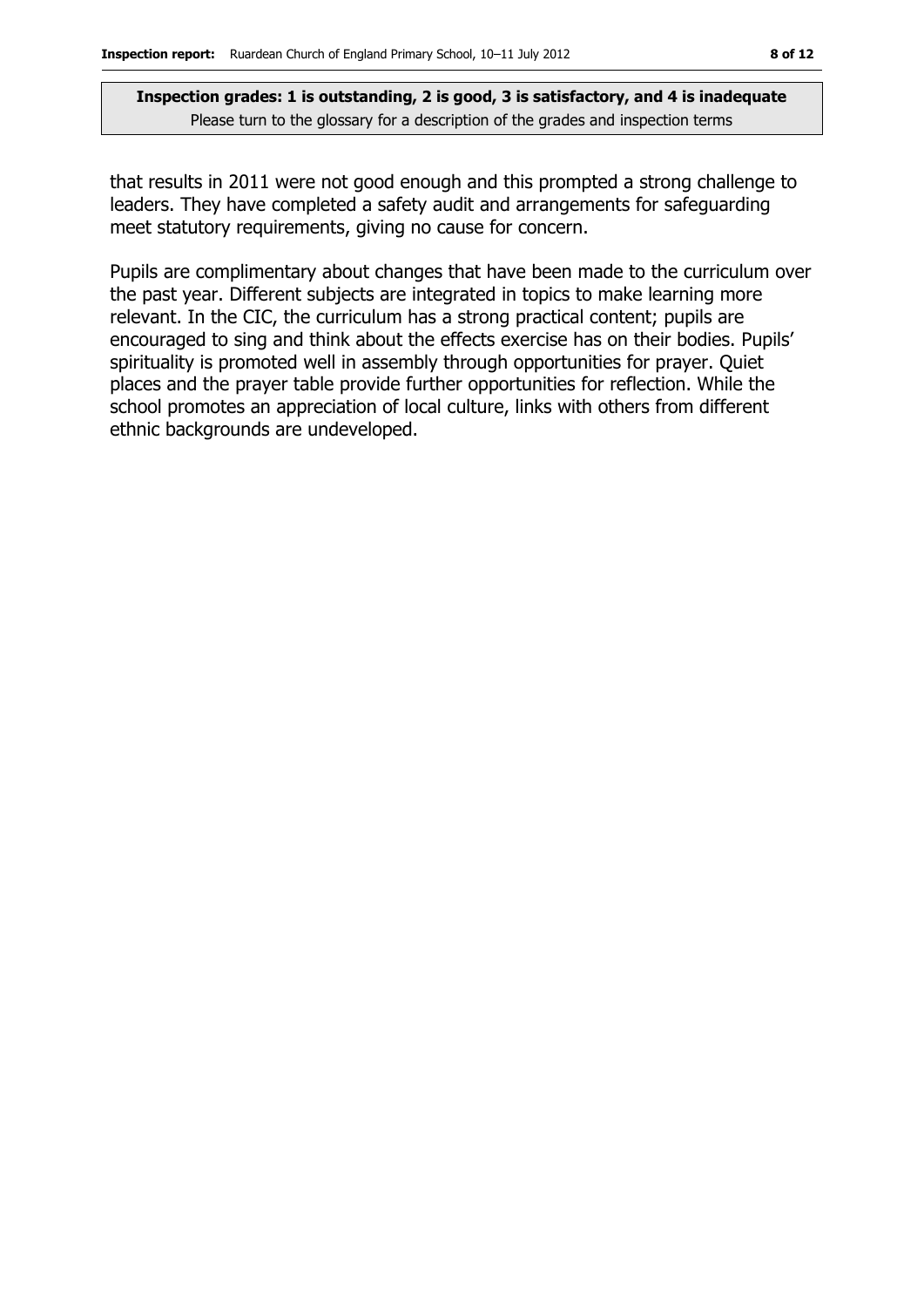# **Glossary**

#### **Grade Judgement Description** Grade  $1$  | Outstanding | These features are highly effective. An outstanding school provides exceptionally well for all its pupils' needs. Grade 2  $\Box$  Good These are very positive features of a school. A school that is good is serving its pupils well. Grade 3  $\parallel$  Satisfactory  $\parallel$  These features are of reasonable quality. A satisfactory school is providing adequately for its pupils. Grade 4 | Inadequate | These features are not of an acceptable standard. An inadequate school needs to make significant improvement in order to meet the needs of its pupils. Ofsted inspectors will make further visits until it improves.

## **What inspection judgements mean**

## **Overall effectiveness of schools**

|                         | Overall effectiveness judgement (percentage of schools) |      |                     |                   |
|-------------------------|---------------------------------------------------------|------|---------------------|-------------------|
| <b>Type of school</b>   | <b>Outstanding</b>                                      | Good | <b>Satisfactory</b> | <b>Inadequate</b> |
| Nursery schools         | 54                                                      | 42   |                     |                   |
| Primary schools         | 14                                                      | 49   | 32                  |                   |
| Secondary<br>schools    | 20                                                      | 39   | 34                  |                   |
| Special schools         | 33                                                      | 45   | 20                  |                   |
| Pupil referral<br>units |                                                         | 55   | 28                  |                   |
| All schools             | 16                                                      | 47   | 31                  |                   |

New school inspection arrangements have been introduced from 1 January 2012. This means that inspectors make judgements that were not made previously.

The data in the table above are for the period 1 September to 31 December 2011 and represent judgements that were made under the school inspection arrangements that were introduced on 1 September 2009. These data are consistent with the latest published official statistics about maintained school inspection outcomes (see www.ofsted.gov.uk).

The sample of schools inspected during 2010/11 was not representative of all schools nationally, as weaker schools are inspected more frequently than good or outstanding schools.

Primary schools include primary academy converters. Secondary schools include secondary academy converters, sponsor-led academies and city technology colleges. Special schools include special academy converters and non-maintained special schools.

Percentages are rounded and do not always add exactly to 100.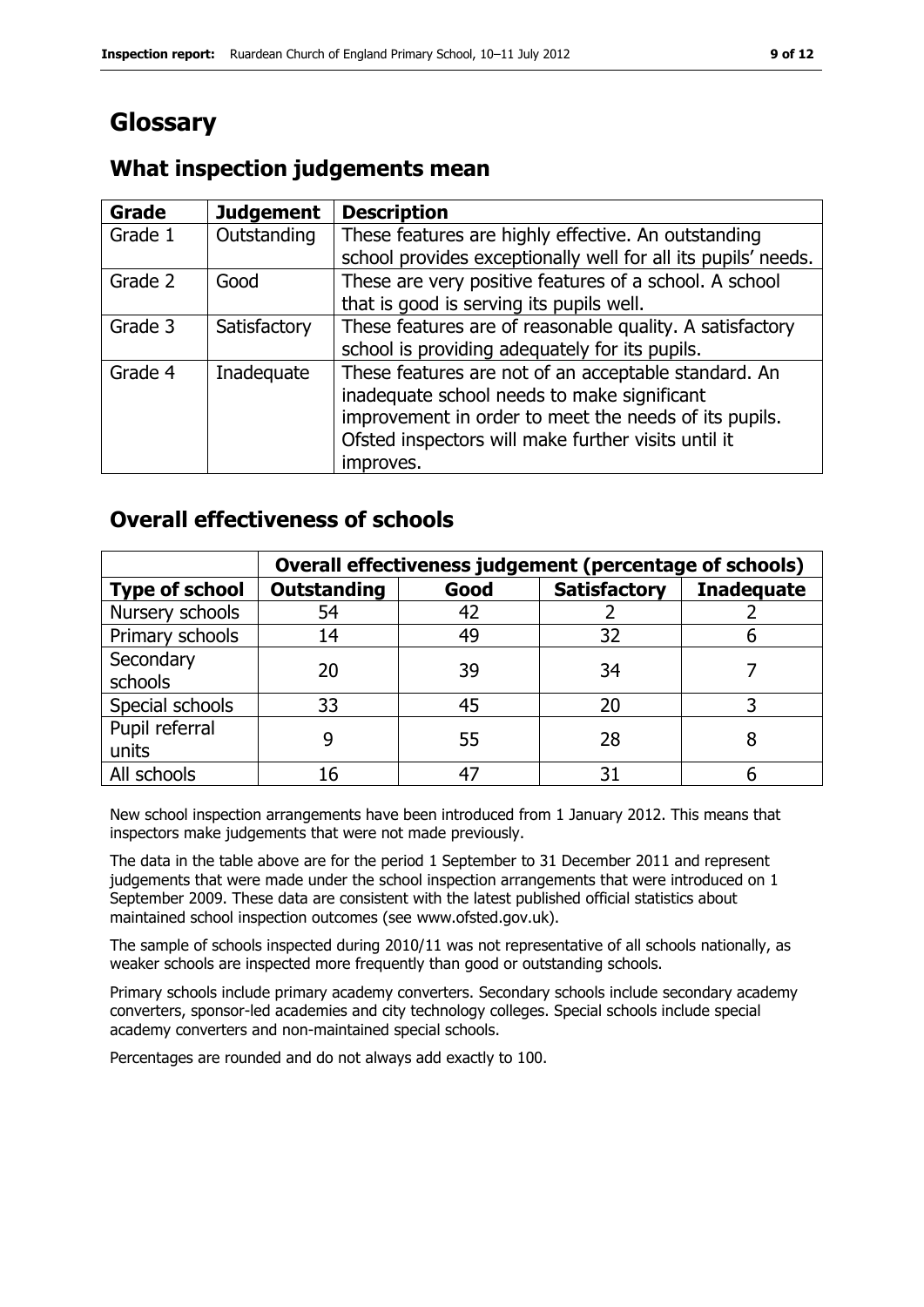# **Common terminology used by inspectors**

| Achievement:                  | the progress and success of a pupil in their<br>learning and development taking account of their<br>attainment.                                                                                                        |
|-------------------------------|------------------------------------------------------------------------------------------------------------------------------------------------------------------------------------------------------------------------|
| Attainment:                   | the standard of the pupils' work shown by test and<br>examination results and in lessons.                                                                                                                              |
| Attendance                    | the regular attendance of pupils at school and in<br>lessons, taking into account the school's efforts to<br>encourage good attendance.                                                                                |
| <b>Behaviour</b>              | how well pupils behave in lessons, with emphasis<br>on their attitude to learning. Pupils' punctuality to<br>lessons and their conduct around the school.                                                              |
| Capacity to improve:          | the proven ability of the school to continue<br>improving based on its self-evaluation and what<br>the school has accomplished so far and on the<br>quality of its systems to maintain improvement.                    |
| Floor standards               | the national minimum expectation of attainment<br>and progression measures.                                                                                                                                            |
| Leadership and management:    | the contribution of all the staff with responsibilities,<br>not just the governors and headteacher, to<br>identifying priorities, directing and motivating staff<br>and running the school.                            |
| Learning:                     | how well pupils acquire knowledge, develop their<br>understanding, learn and practise skills and are<br>developing their competence as learners.                                                                       |
| <b>Overall effectiveness:</b> | inspectors form a judgement on a school's overall<br>effectiveness based on the findings from their<br>inspection of the school.                                                                                       |
| Progress:                     | the rate at which pupils are learning in lessons and<br>over longer periods of time. It is often measured<br>by comparing the pupils' attainment at the end of a<br>key stage with their attainment when they started. |
| Safety                        | how safe pupils are in school, including in lessons;<br>and their understanding of risks. Pupils' freedom<br>from bullying and harassment. How well the school<br>promotes safety, for example e-learning.             |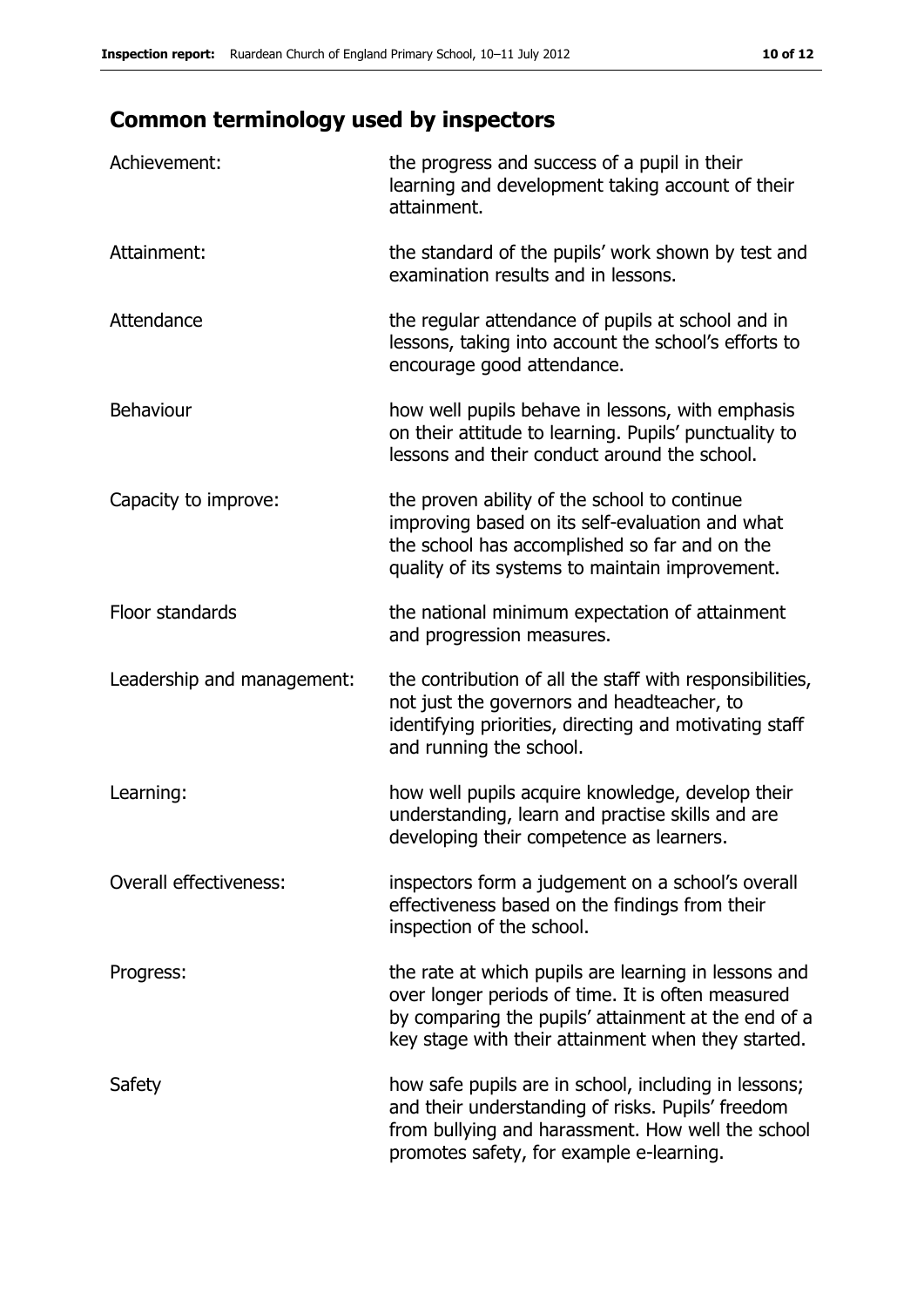#### **This letter is provided for the school, parents and carers to share with their children. It describes Ofsted's main findings from the inspection of their school.**



12 July 2012

Dear Pupils

#### **Inspection of Ruardean Church of England Primary School, Ruardean GL17 9XQ**

Thank you for being so helpful to me when I inspected your school and for your responses to the questionnaire. I talked with many of you, and met with some of you to gather your views. You made it clear that you feel safe and valued, and your parents and carers agree.

Your school provides you with a satisfactory education. Several of you commented that your lessons had improved over the past year and I agree. Your headteacher is doing a number of things which are helping you to learn better. I was impressed with how well you use your 'steps to success' in lessons and with the marking in your literacy and numeracy books. You are also being helped to learn by discussing your ideas with each other and answering questions from your teachers. However, this is an area which could be improved and I have asked the headteacher to help with this.

Although the work you are given is well matched to your individual needs, there are a few occasions when you have to wait for too long before being given work and sometimes activities do not last long enough. I have asked the school to make sure this doesn't happen in the future. Many of you work well together in lessons and this is an important skill which will help you in the future. However, there are some times when group work is not successful and you can help here by listening carefully to each other and your teachers all of the time.

Your behaviour around the school is good and I wish you well for the future.

Yours sincerely

Peter Clifton Lead inspector